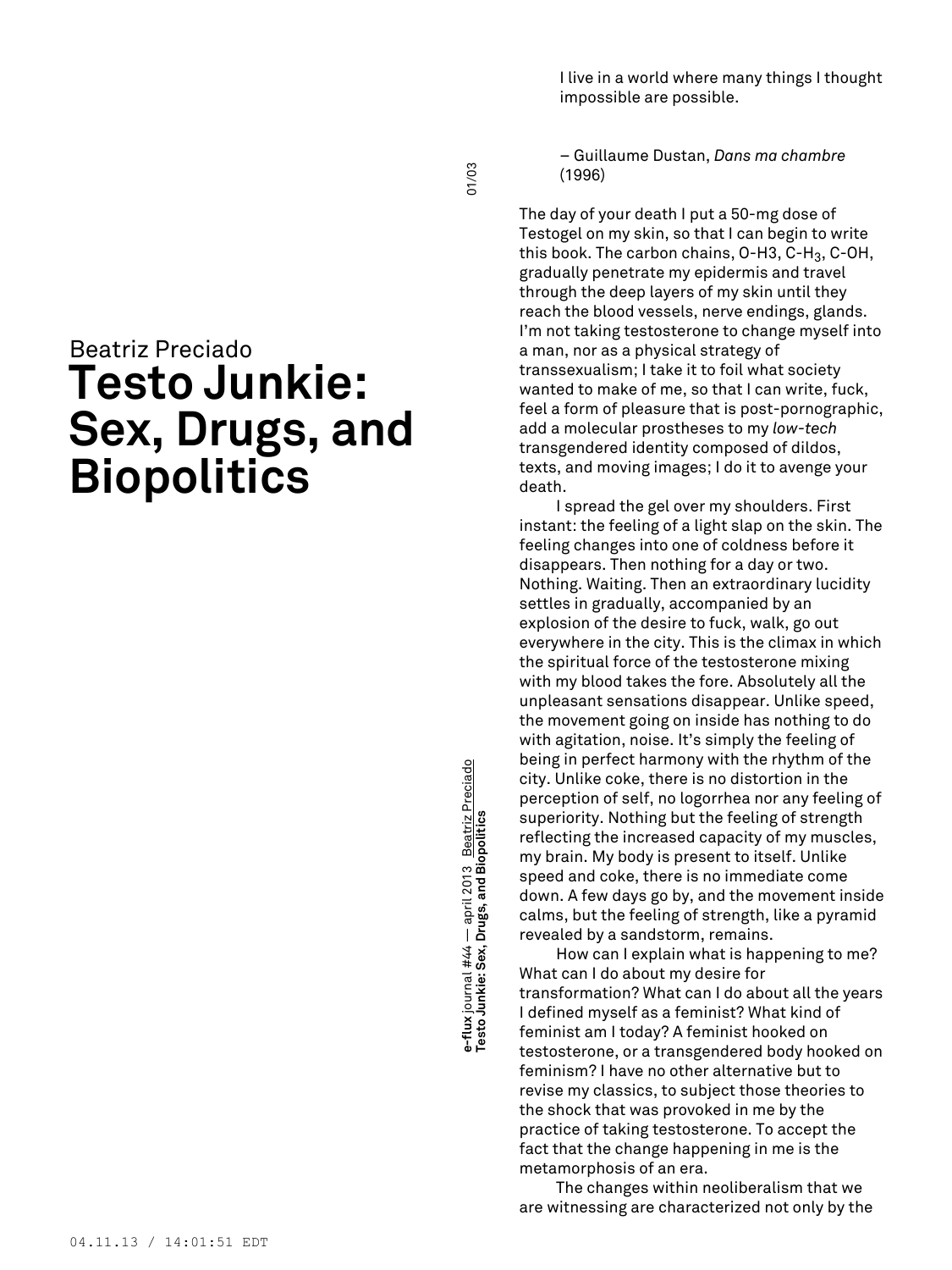transformation of "gender," "sex," "sexuality," "sexual identity," and "pleasure" into objects of the political management of living, but also by the fact that this management itself is carried out through the new dynamics of advanced techno-capitalism, global media, and biotechnologies. We are being confronted with a new type of hot, psychotropic punk capitalism. These recent transformations are imposing an ensemble of new micro-prosthetic mechanisms of control of subjectivity by means of biomolecular and multimedia technical protocols. Our world economy is dependent upon the production and circulation of hundreds of tons of synthetic steroids, on the global diffusion of a flood of pornographic images, on the elaboration and distribution of new varieties of synthetic legal and illegal psychotropic drugs (e.g., enaltestovis, Special K., Viagra, speed, crystal, Prozac, ecstasy, poppers, heroin, Prilosec), on the flood of signs and circuits of the digital transmission of information, on the extension of a form of diffuse urban architecture to the entire planet in which megacities of misery are knotted into high concentrations of sexcapital.

In order to distinguish this new capitalism from the nineteenth century disciplinary regime, I shall call "pharmacopornographic capitalism" this new regime of the production of sex and sexual subjectivity.

After World War II, the somatopolitical context of the production of subjectivity seems dominated by a series of new technologies of the body (which include biotechnology, surgery, endocrinology, and so forth) and representation (photography, cinema, television, cybernetics, videogames, and so forth) that infiltrate and penetrate daily life like never before. These are biomolecular, digital, and broadband data transmission technologies. The invention of the notion of gender in the 1950s as a clinical technique of sexual reassignment, and the commercialization of the Pill as a contraceptive technique, characterized the shift from discipline to pharmacopornographic control. This is the age of soft, feather-weight, viscous, gelatinous technologies that can be injected, inhaled – "incorporated." The testosterone that I use belongs to these new gelatinous biopolitical technologies.

When I take a dose of testosterone in gel form or inject it in liquid form, what I'm actually giving myself is a chain of political signifiers that have been materialized in order to acquire the form of a molecule that can be absorbed by my body. I'm not only taking the hormone, the molecule, but also the concept of a hormone, a series of signs, texts, and discourses, the process through which the hormone came to be

synthesized, the technical sequences that produce it in the laboratory. I inject a crystalline, oil-soluble steroid carbon chain of molecules, and with it a fragment of the history of modernity. I administer to myself a series of economic transactions, a collection of pharmaceutical decisions, clinical tests, focus groups, and business management techniques. I connect to a baroque network of exchange and to economic and political flow-chains for the patenting of the living. I am linked by T to electricity, to genetic research projects, to megaurbanization, to the destruction of forests and the biosphere, to pharmaceutical exploitation of living species, to Dolly the cloned sheep, to the advance of the Ebola virus, to HIV mutation, to antipersonnel mines and the broadband transmission of information. In this way, I become one of the somatic connectives that make possible the circulation of power, desire, release, submission, capital, rubbish, and rebellion.

As a body – and this is the only important thing about being a subject-body, a techno-living system – I'm the platform that makes possible the materialization of political imagination. I am my own guinea pig for an experiment on the effects of intentionally increasing the level of testosterone in the body of a bio-female. Instantly, the testosterone turns me into something radically different than a cis-female. Even when the changes generated by this molecule are socially imperceptible. The lab rat is becoming human. The human being is becoming a rodent. And, as for me: neither testogirl nor techno-boy. I am just a port of insertion for  $\mathsf{C}_{19}\mathsf{H}_{28}\mathsf{O}_2$ . I'm both the terminal of one of the apparatuses of neoliberal governmentality and the vanishing point through which escapes the will to control of the system. I'm the molecule and the State, and I'm the laboratory rat and the scientific subject that conducts the research; I'm the residue of a biochemical process. I am the future common artificial ancestor for the elaboration of new species in the perpetually random process of mutation and genetic drift. I am T.

I do not want the female gender that has been assigned to me at birth. Neither do I want the male gender that transsexual medicine can furnish and that the State will award me if I behave in the right way. I don't want any of it. I am a copyleft biopolitical agent that considers sex hormones free and open biocodes, whose use shouldn't be regulated by the State commandeered by pharmaceutical companies.

The consumption of testosterone, like that of estrogen and progesterone in the case of the Pill, does not depend upon any ideal constructions of gender that would come to

**Testo Junkie: Sex, Drugs, and Biopolitics** 02/03 e-flux journal #44 - april 2013 Beatriz Preciado<br>Testo Junkie: Sex, Drugs, and Biopolitics **e-flux** journal #44 — april 2013 Beatriz Preciado

02/03